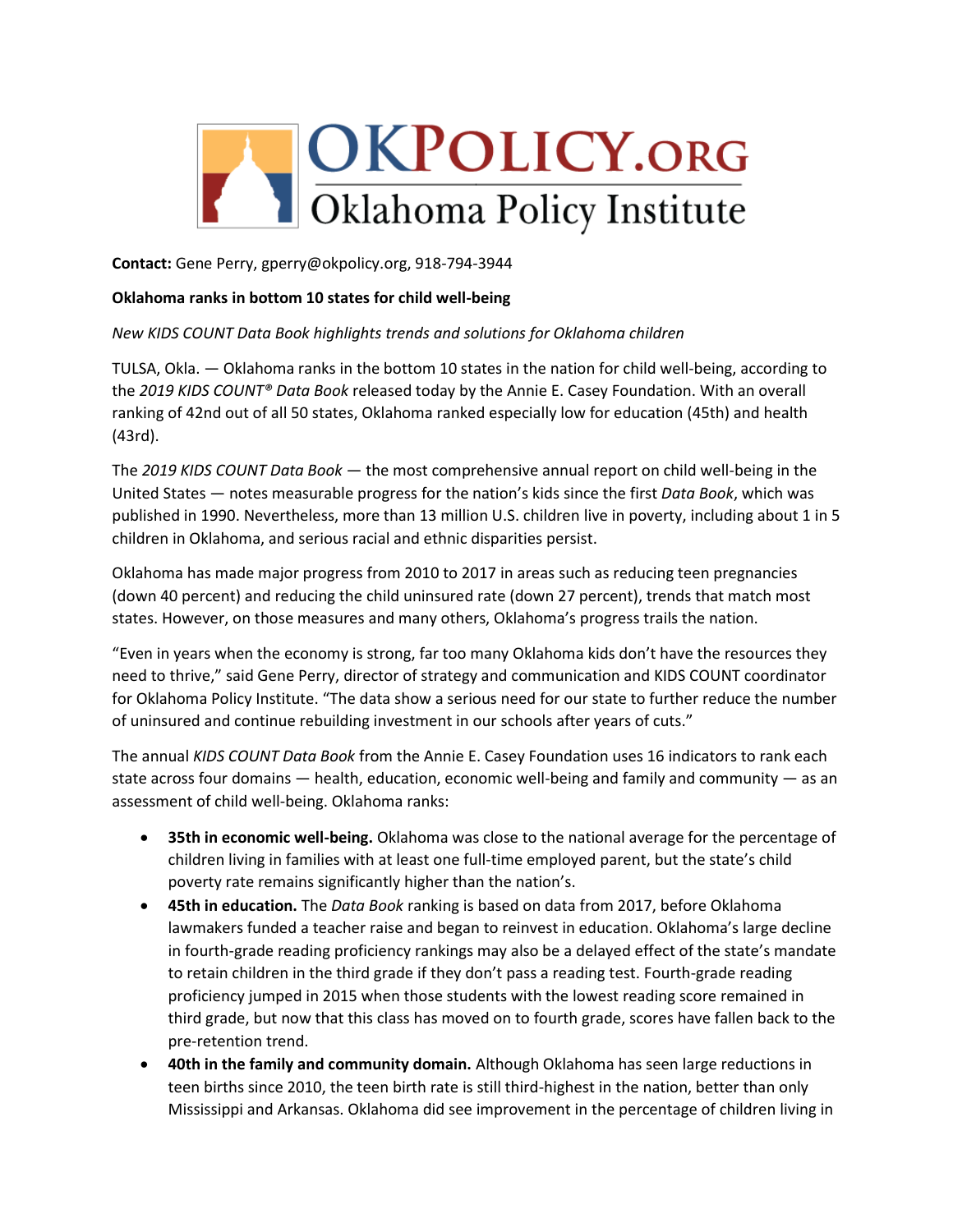families where the head of household lacks a high school diploma — at 12 percent in 2017, down from 14 percent in 2010.

• **43rd in health.** Oklahoma's high child uninsured rate contributed to the state's low ranking in this area. For the last three years, Oklahoma's child uninsured rate has hovered around 8 percent. In 2017, that gave us the fourth-highest share of children without health insurance in the U.S.

In Oklahoma the child population grew by 14 percent from 1990 to 2017, close to the national average of 15 percent. Especially as the child population is expanding, there are steps policymakers should take to help all children thrive. The Casey Foundation calls on lawmakers to:

- *Expand the programs that make and keep kids healthy.* For the sake of all children, Oklahoma should expand access to Medicaid. Expanding Medicaid for working adults would reduce our child uninsured rate as parents with coverage are much more likely to get their children covered, and it would protect children by making sure all parents can access treatment for chronic diseases and mental illness.
- Provide the tools proven to help families lift themselves up economically. Federal and state earned income tax credits (EITC) and child tax credit programs mean working parents can use more of their take-home pay to meet their children's needs. Lawmakers effectively ended the state EITC for most of Oklahoma's lowest income working families by making it non-refundable in 2016. Now that the state budget has recovered, restoring the EITC should be a top priority.
- *Address ethnic and racial inequities.* The national averages of child well-being can mask the reality that black and brown children still face a greater number of obstacles. This is true in Oklahoma, where children of color experience significantly higher poverty rates and are much more likely to have incarcerated parents.
- *Count all kids.* Ensure the 2020 census counts all children, which is essential for deciding the distribution of billions of dollars in federal grants. Oklahoma contains many of the hardest to count census tracts in the nation — and young children under 5 are undercounted at a higher rate than any other age group.

"America's children are one-quarter of our population and 100 percent of our future," said Casey Foundation President and CEO Lisa Hamilton. "All of the 74 million kids in our increasingly diverse country have unlimited potential, and we have the data, knowledge and evidence to create the policies that will help them realize it. It's incumbent on us to do just that."

The *2019 KIDS COUNT Data Book* is the 30th edition of an annual data study that is based on the U.S. Census and other publicly available data, representing all 50 states, the District of Columbia and Puerto Rico.

# **Release Information**

The *2019 KIDS COUNT Data Book* will be available June 17 at 12:01 a.m. EDT at www.aecf.org. Additional information is available at www.aecf.org/databook. Journalists interested in creating maps, graphs and rankings in stories about the Data Book can use the KIDS COUNT Data Center at datacenter.kidscount.org.